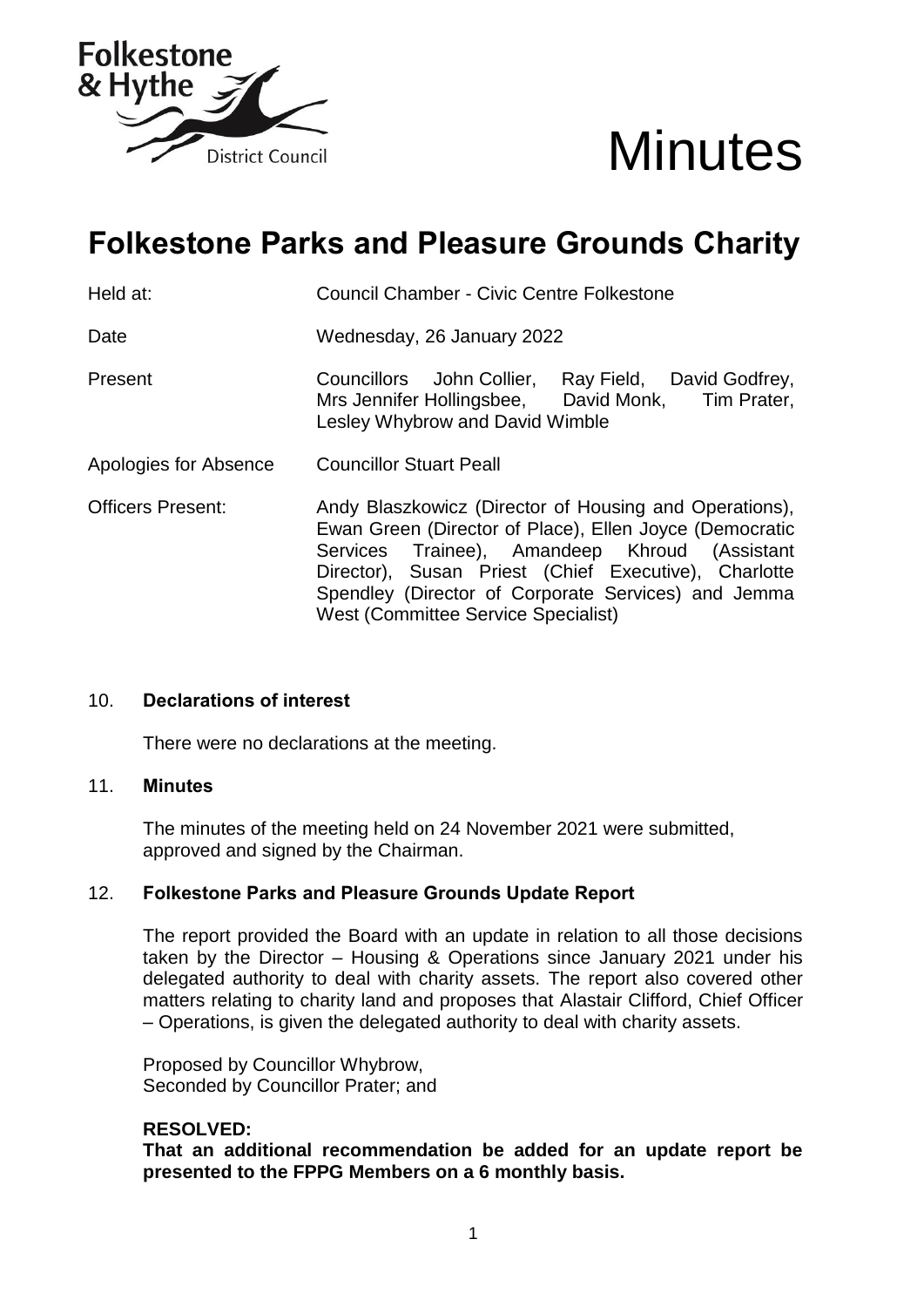(Voting: For 8; Against 0; Abstentions 0).

Proposed by Councillor David Monk Seconded by Councillor Mrs Jennifer Hollingsbee

# **RESOLVED:**

- **1. That report FPPG/21/02 be received and noted.** (Voting: For 8; Against 0; Abstention 0)
- **2. That the proposal to allow Alastair Clifford, Chief Officer – Operations, to have delegated authority to make decisions regarding charity assets, which are not politically sensitive, be agreed, on behalf of the charity to a value of £20,000pa per decision. This will commence from the new financial year 2022/23.** (Voting: For 8; Against 0; Abstentions 0)
- **3. That the proposal to request funds from the council (from the available CIL allocations) for the works for the remedial repairs to Radnor Park Lodge – estimated at £20,000 be agreed.**  (Voting: For 6; Against 1; Abstentions; 1)
- **4. That the proposed new rent for a new two-year lease of Little Switzerland of £21,760pa be agreed.** (Voting: For 8; Against 0; Abstention 0)
- **5. To receive a six monthly report on delegated decisions.** (Voting: For 8; Against 0; Abstention 0)

# 13. **Folkestone Parks and Pleasure Grounds Charity - Revenue Budget for 2021/22**

The report presented the Charity's budget statement of financial activities for the financial year ended 31 March 2023. The report also recommended fees and charges for 2022/23.

Proposed by Councillor Collier; Seconded by Councillor Mrs Hollingsbee; and

# **RESOLVED:**

- **1. That report FPPG/21/04 be received and noted.**
- **2. That the proposed fees and charges for 2022/23, be approved as set out at paragraph 4.2.**
- **3. That the budget of financial activities for the year ended 31 March 2023 for the Folkestone Parks and Pleasure Grounds Charity, be approved as set out in Appendix 1.**
- **4. That the proposed replenishment of the unrestricted fund during 2022/23 by £32,000 be approved.**

(Voting: For 7, Against 1, Abstention 0).

# 14. **Access to Meetings and Related Papers Relating to Folkestone Parks and Pleasure Grounds**